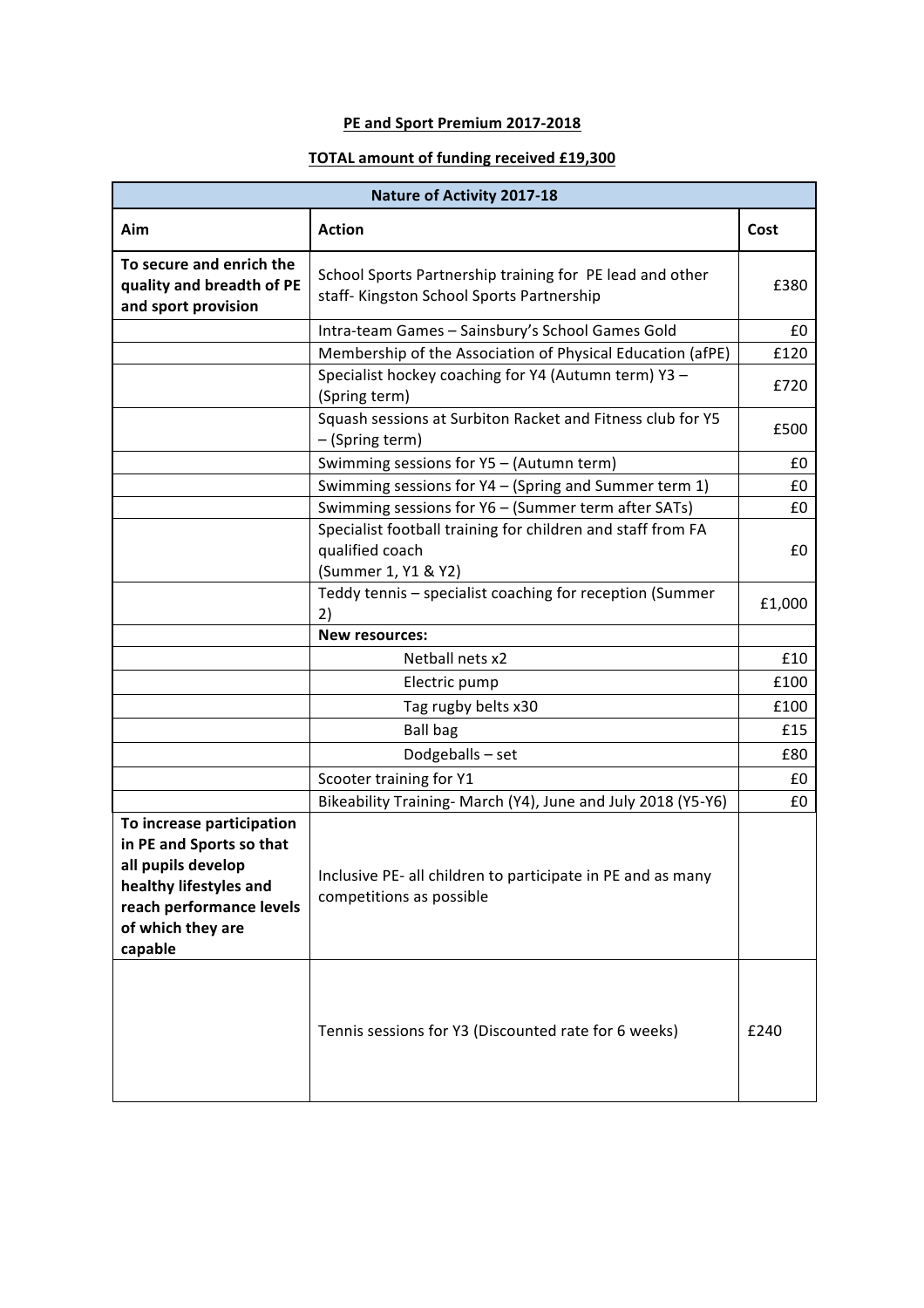|                          | Cricket sessions for Y5                                              | £300                                                     |        |
|--------------------------|----------------------------------------------------------------------|----------------------------------------------------------|--------|
|                          | Build 2 table tennis tables in KS2 play area.                        |                                                          | £4,000 |
|                          | Sports Coaches to engage pupils in active lunchtimes Sept-<br>July   |                                                          | £7,200 |
|                          | Replenish St Matthew's football kits for competing                   |                                                          | £400   |
|                          | Replenish St Matthew's staff sports shirts for Sports Day            |                                                          | £200   |
|                          | Add to St Matthew's tracksuits for X-Country                         |                                                          | £500   |
|                          | Dance training Y1-6 an hour a week throughout the year               |                                                          |        |
|                          | term 1.                                                              | Gymnastic training Y1-6 an hour a week throughout Spring |        |
|                          | Girls only football club (Summer term 1)                             |                                                          | £0     |
| Pay for professional     | (Based on £120 for half day and £200 for full day cover)             |                                                          |        |
| development              | 3 x half days for P.E. subject leader                                |                                                          | £360   |
| opportunities for        | 7 x half days for P.E. subject release                               |                                                          | £840   |
| teachers in PE and Sport | 1 x full days release for P.E. subject leader                        |                                                          | £200   |
|                          | Approx. 20 half-day cover for competitions                           |                                                          | £2400  |
|                          | Participation in Cluster and Local Authority Sports<br>Competitions: |                                                          |        |
|                          | <b>Event</b>                                                         | <b>Children Included</b>                                 |        |
|                          | Y4 Boys Football                                                     | 8                                                        |        |
|                          | Y2 Football                                                          | 7                                                        |        |
|                          | Y5/6 Swimming gala                                                   | 14                                                       |        |
|                          | Y4 Girls Football                                                    | 7                                                        |        |
|                          | Y5/6 Girls Football                                                  | 8                                                        |        |
|                          | Y5/6 Tag Rugby                                                       | 10                                                       |        |
|                          | Y5/6 Boys Football                                                   | 8                                                        |        |
|                          | Y5/6 Cross Country                                                   | 17                                                       |        |
|                          | Y3 Boys Football                                                     | 8                                                        |        |
|                          | Y2 Multisports                                                       | 12                                                       |        |
|                          | Y2 Multisports                                                       | 12                                                       |        |
|                          | Y5/6 Sports Hall                                                     |                                                          |        |
|                          | Athletics                                                            | 30                                                       |        |
|                          | Y4 Girls Football                                                    | 8                                                        |        |
|                          | Y3 Boys Tag Rugby                                                    | 8                                                        |        |
|                          |                                                                      | 8                                                        |        |
|                          | Y4 Girls Football                                                    |                                                          |        |
|                          | Y6 Netball                                                           | $\overline{7}$                                           |        |
|                          | Y4/5/6 Inclusive Sports                                              |                                                          |        |
|                          | <b>Hall Athletics</b>                                                | 18                                                       |        |